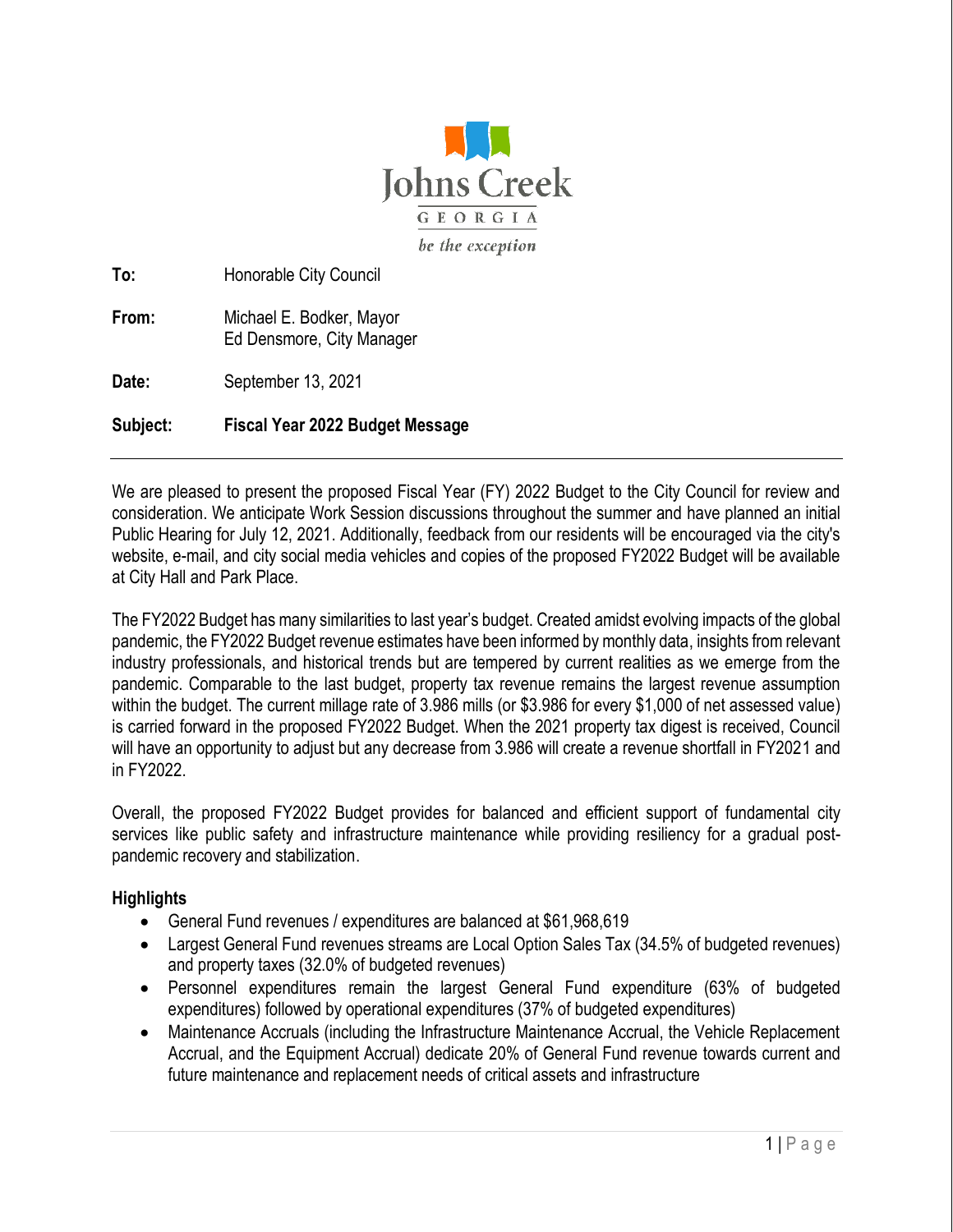## **Continuing Forward, Collectively Improving**

As our community emerges from the global health crisis and economic unease of the past year, the FY2022 Budget will propel the city forward. Important themes of the FY2022 Budget are reviewed below. The highlighted projects demonstrate how these themes resonate within the funded services and assets to guide our community toward continued rejuvenation.

## **1. Advancing Our Community's Safety**

The global pandemic changed the way we look at safety and reminded us of the value of our first responders. The FY2022 Budget places a primary importance on the safety and security of our residents by fully funding the operational needs of the Fire and Police Departments and thoughtfully adding training and personnel and replacing aging vehicles and apparatus as needed. The proper tools and equipment not only show our support of our first responders but advance our community's safety. The FY2022 Budget adds a four-person Georgia Crime Information Center (GCIC) unit to the Police Department to provide 24/7 services related to serving warrants and processing the needs of the Police Department and Municipal Court as they serve our community. The FY2022 Budget provides paramedic training for additional Fire Department personnel to become cross-trained paramedics. With this paramedic class, the Fire Department is anticipated to reach their target milestone of having 50 percent of the city's fire personnel cross-trained as paramedics making them best prepared to serve the community in addressing medical calls across the city. The FY2022 Budget replaces aging public safety fleet vehicles including 13 police vehicles, two Quick Response Vehicles (used to respond to emergency medical calls), and the Self Contained Breathing Apparatus Air Truck (for refilling air bottles utilized in active structure fires).

#### **2. Proactively Addressing Stormwater Infrastructure Needs**

Over the past few years, the City has shifted various aspects of government to more proactively approach community infrastructure needs. For example, in FY2019 the City shifted its approach to managing traffic congestion by optimizing the traffic signal system and adding a dedicated traffic signal engineer. In FY2021, the Council reached consensus to pivot its approach to managing the stormwater system by shifting to a more proactive approach to repairing and maintaining the system. Dedicated personnel, focused on stormwater repairs and maintenance, have been added to the team and steady funding for current and future repair needs could be ensured through the dedicated Stormwater Utility Fund which is currently under discussion with Council. The FY2022 Budget includes a Stormwater Utility Fund which anticipates \$3.2M of expenditures towards repair and maintenance of stormwater assets and infrastructure. There will be an estimated \$5.0M in accumulated fund balance (\$3.4M previously accrued in the stormwater component of the Infrastructure Maintenance Accrual and \$1.6M from FY2021 Assessments) at the end of FY2021. Repair and maintenance projects will be prioritized based on the citywide inventory of stormwater structures and conveyances completed in FY2020 (which considered both the siltation and functionality of assets within the stormwater system) as well as field condition assessments to verify the current conditions and needs.

# **3. Continuing High-Quality Asset and Infrastructure Governance**

The FY2022 Budget reiterates the city's commitment to continue watchful maintenance over assets while ensuring the city's infrastructure is maintained to stand the test of time. The FY2022 Budget dedicates \$7,075,000 to the Infrastructure Maintenance Accrual Fund for current and future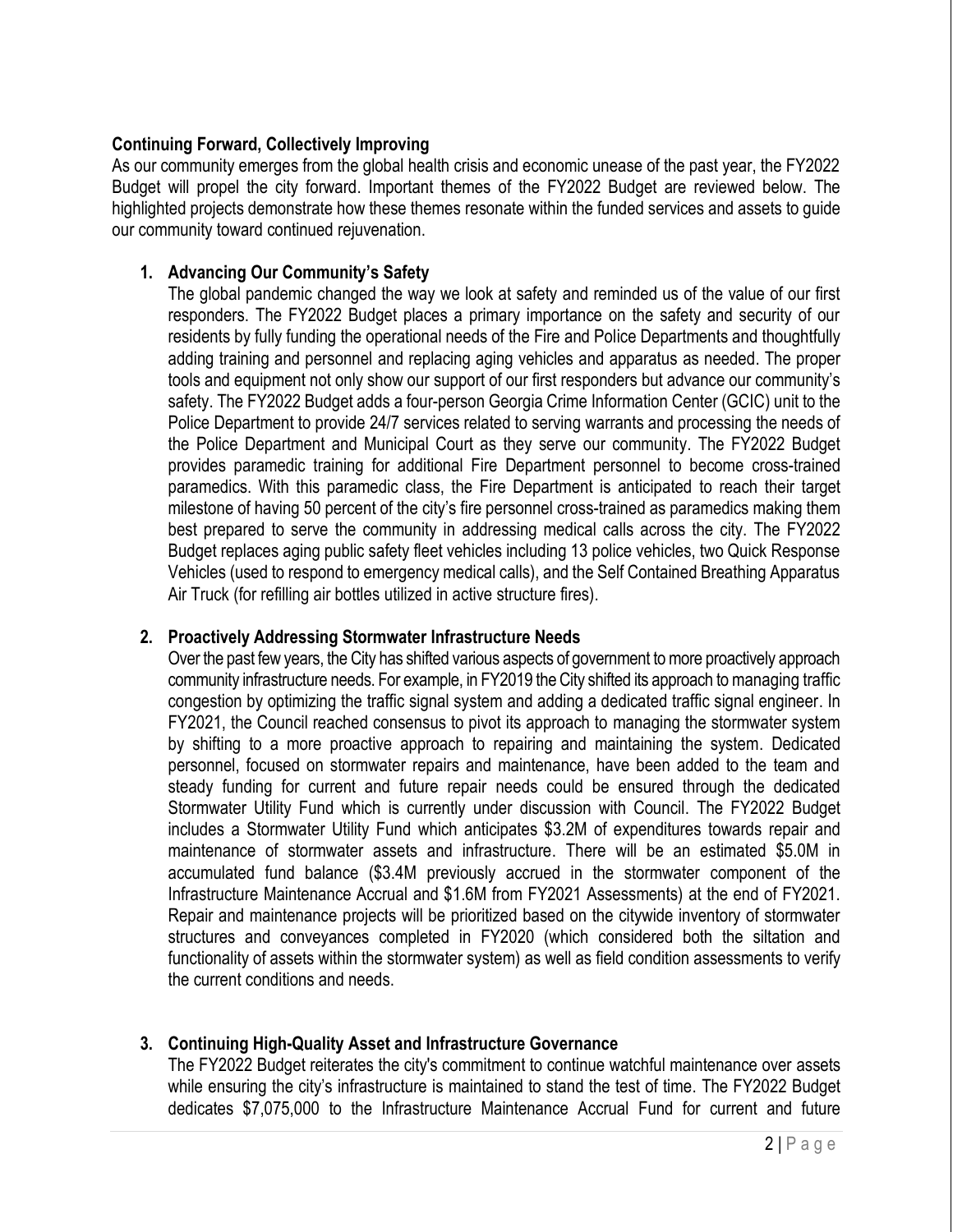maintenance and replacement needs. In addition to \$3M of road resurfacing in neighborhoods and main roads and park maintenance projects and materials totaling \$1.4M, the Infrastructure Maintenance Accrual sets aside funds for repair and maintenance of sidewalks and trails, the traffic signal system, bridges, tunnels, dams, fire stations, and City Hall. In addition to the Infrastructure Maintenance Accrual, funding through the Local Maintenance and Improvement Grant (LMIG) Program, administered by the Georgia Department of Transportation (GDOT), is combined with General Fund funding, to provide \$500,000 for new Sidewalks and Trails and \$200,000 for an intersection improvement engineering study to tackle the next intersection prioritized by the Intersection Improvement Policy.

## **4. Enhancing our Park System**

In November 2016, the voters approved a \$40M Parks Bond issuance for improvements to existing parks and the build-out of new parks. Many improvements have been completed since the issuance of the bond – from turf fields in Newtown Park and Shakerag Park to opening of new recreation areas like Morton Road Park and State Bridge Pocket Park. In FY2022, the last three major projects funded by the Parks Bond will be in the construction stage.

- Rogers Bridge the construction of a replica replacement of the existing 1900s pin-truss bridge over the Chattahoochee River held a celebratory groundbreaking in 2021. The replacement bridge is currently being constructed off-site. The existing bridge will be removed in late 2021. Approaches to the bridge and installation will continue in 2022. The new bridge is anticipated to be opened to pedestrians and cyclists in the fall of 2022.
- Lakes Behind City Hall an important part of the Town Center Master Plan (anticipated adoption in late summer 2021), activates the lakes behind City Hall with an enhanced trailway around both lakes and walkways over the northern lake connecting to a floating stage. Improvements to activate the lakes will create gathering areas and provide room for multiple activities. The investments will offer an invitation to a unique destination which will anchor the developing Town Center and once constructed will help forward a vibrant atmosphere and an exceptional experience.
- Cauley Creek Park the 200-acre Cauley Creek Park construction will begin in FY2022 on the heels of completing construction documents, required environmental permitting, and acquisition of the final 10-acre piece of parkland. The construction contract for Cauley Creek Park is anticipated to be awarded in early FY2022. Major park elements include the signature 14-footwide, pervious rubber multi-use trail which forms a perimeter loop around the Cauley Creek Park (a distance of 3.107 miles or 5 kilometers) providing a connection to Rogers Bridge as well as two river overlooks; active elements include four multi-purpose rectangular fields (two of which have a cricket overlay and can be used as one full-sized cricket field); a courts area with futsol, pickelball, basketball, and volleyball; and open meadows for passive play and bird watching.

# **5. Addressing Traffic Congestion**

The current TSPLOST (Transportation Special Purpose Local Option Sales Tax) was approved by Johns Creek voters in November 2016. The three-quarters of a penny sales tax has been implemented across Fulton County (outside the City of Atlanta) and will be collected through April